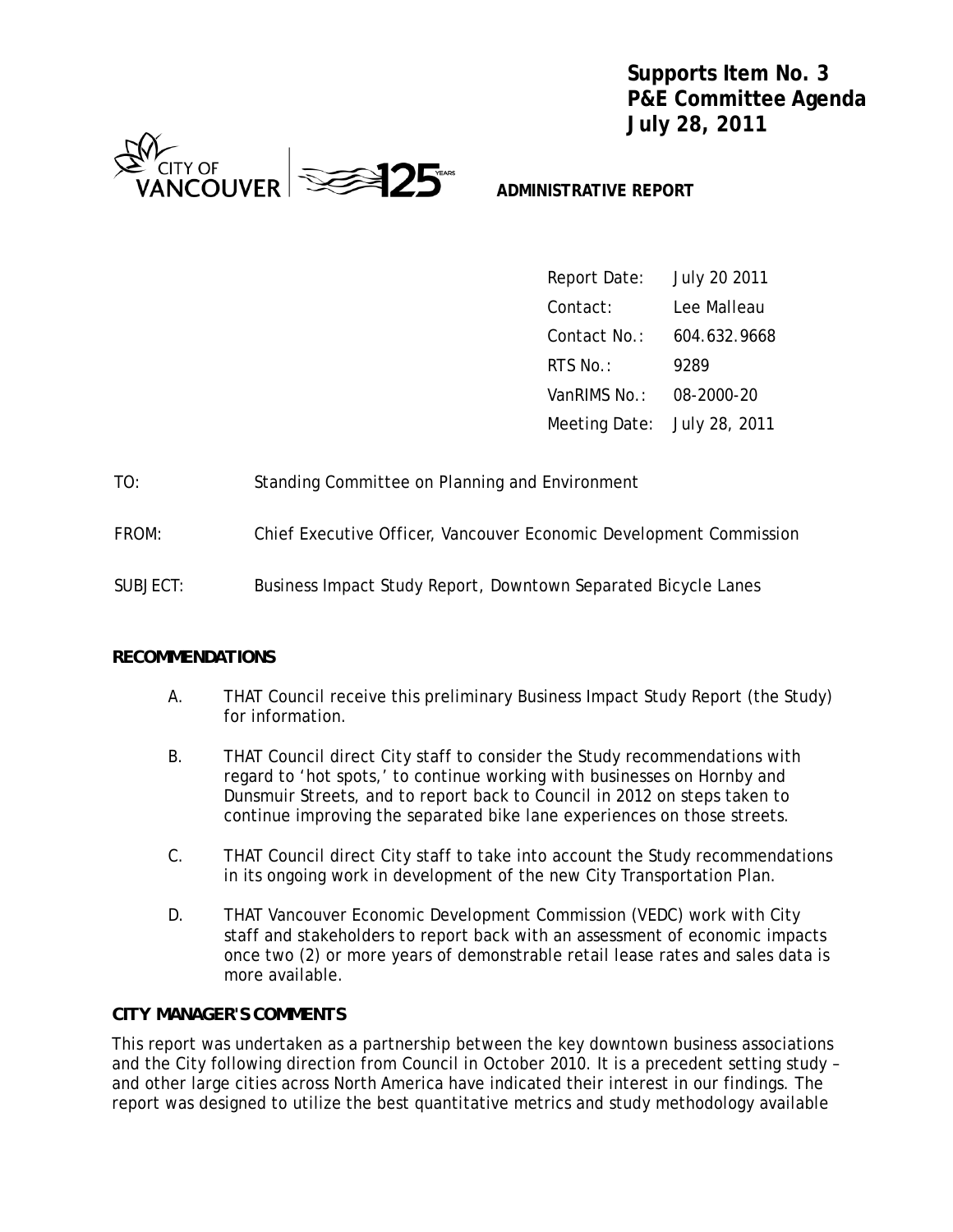to ascertain economic impact on the business community. The results can be considered preliminary due to the short time frame from implementation of the bike lanes and the low response rates overall to the various surveys – particularly the very small number of businesses who provided quantitative evidence of impacts. However all the partners involved felt it important to report back to Council on the original timeline.

Hot spots have been highlighted in the report and a number of the issues have already been addressed, and others are being worked on. City staff continue to work on a one to one basis with the businesses along these key corridors and will continue to do so in the months ahead. The work undertaken was a precedent setting partnership between the City and our downtown business community - new relationships have been forged and across those organizations involved, there is a strong commitment to continue to work together on our shared work of continuing to enhance the city's profile as a global city with a strong economy, as a front runner in sustainaibility and as one of the most liveable cities in the world.

## *COUNCIL POLICY*

City of Vancouver Transportation Plan 1997

1999 City of Vancouver Bicycle Plan

2002 Downtown Transportation Plan

2005 Community Climate Change Action Plan

Greenest City Action Team Quick Starts Report 2009

Burrard Bridge Bike Lane Project May 2009

Greenest City Action Team Report - A Bright Green Future Report 2010

Dunsmuir Viaduct Bike Lane Project February 2010

In May 2010, Council approved the construction of a pilot two-way separated bicycle lane on Dunsmuir Street, including a monitoring and evaluation program with a report back to Council regarding the results.

In October 2010, Council approved the construction of a two-way separated bicycle lane on Hornby Street, including a monitoring and evaluation program, with a report back to Council regarding the results.

### *SUMMARY*

Cycling is an important part of Vancouver's economy and the city's future. Best practices around the world support the safe integration of cycling on urban streets, and separate biking lanes are becoming increasingly common in North America as an alternative mode of transportation that reduces traffic congestion, and improves both social and environmental health. Promoting cycling as a mode of transportation has long been part of the Vancouver culture, and will continue to be a vital part of the city's future.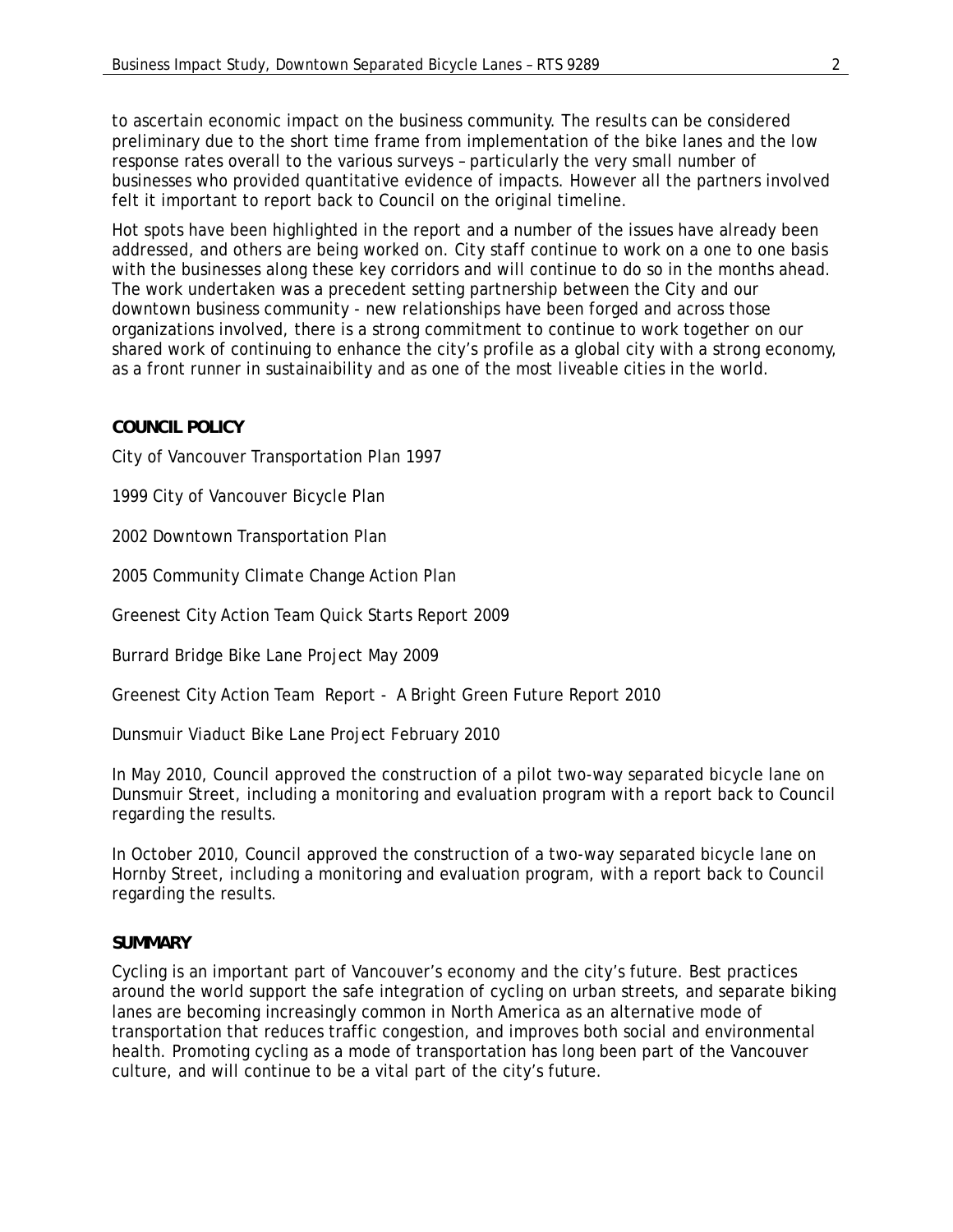From this Study, it is clear that the City should continue to find alternative ways for people to travel to and through the downtown core, and bikes are a logical option. As with any mode of transportation however, if local government intends to formally promote the use of alternative transportation measures, there is an obligation to ensure it can be done safely. Moreover, an increasing number of commuters are choosing cycling as a transportation method into the downtown, and without a safe cycling option for commuters, traffic gridlock in the City's urban core would become unmanageable.

In this vein, the City implemented separated bike lanes along Dunsmuir Street in June 2010 and along Hornby Street in December 2010. As part of approving the Hornby Street bike lane in October 2010, Council directed staff to conduct a study that would examine what impacts there might be on businesses along the bike lanes.

In April 2011, a stakeholder group (the study partners) comprising City staff, VEDC staff and representatives of three downtown business associations — the Downtown Vancouver Association (DVA), the Downtown Vancouver Business Improvement Association (DVBIA) and The Vancouver Board of Trade (VBOT)— came together to conduct the impact study. The VEDC agreed to chair the stakeholder group, and to provide secretariat support.

The partners hired consultants to assist with the Study through a competitive request for proposals, and with strong support from all members of the stakeholder group, they worked to authoritatively document the impact of the separated bike lanes on the businesses along Hornby and Dunsmuir. Despite best efforts however, the consultants were not successful in gathering data with statistical significance in the way the stakeholder group had hoped. Nevertheless, the work did provide some evidentiary documentation of impacts on both sales and profits for a small number of businesses, and produced enough information for the group to target problem areas or 'hot spots,' and the solutions required to improve the bike routes.

The Study especially provided useful recommendations on mitigating impacts to businesses around the 'hot spot' areas and on additional improvement opportunities to be considered in future transportation planning. Some of the recommendations and changes to improve the lanes have already been made or are underway, including such changes as; extending loading zones and expanding passenger zones for service businesses, relocating passenger loading zones for health services, and adjusting signal timing to support better traffic flow at key intersections. Others will be considered and implemented in the coming months.

Some recommendations in the Study have been employed since the start of the bike lane implementation, such as a 24-hour information access line, an on-site construction manager to deal with ongoing issues or changes as they arose, and individual meetings with the businesses along the bike lane routes to seek input and understand concerns – the report reaffirms these activities as best practice.

With respect to impacts on overall lease and vacancy rates, while it may be too early to really analyse impacts on retail sales, the commercial leasing climate remains strong and stable according to the Study. When surveyed, property owners and managers responded that they were either lower than or similar to vacancy rates on comparator streets. In fact, respondents along Hornby confirmed that vacancy rates were on average 11% and 12% in 2009 and 2010 respectively, but that vacancy rates in 2011 have dropped to 2%.

According to the Study, downtown Vancouver is one of the most valuable commercial real estate locations in North America, with 214,944 square feet of space being absorbed (leased or sold) in the first quarter of 2011, bringing vacancy rates down overall from 4.6% to 3.7% in that time period. In addition, demand is projected to remain strong.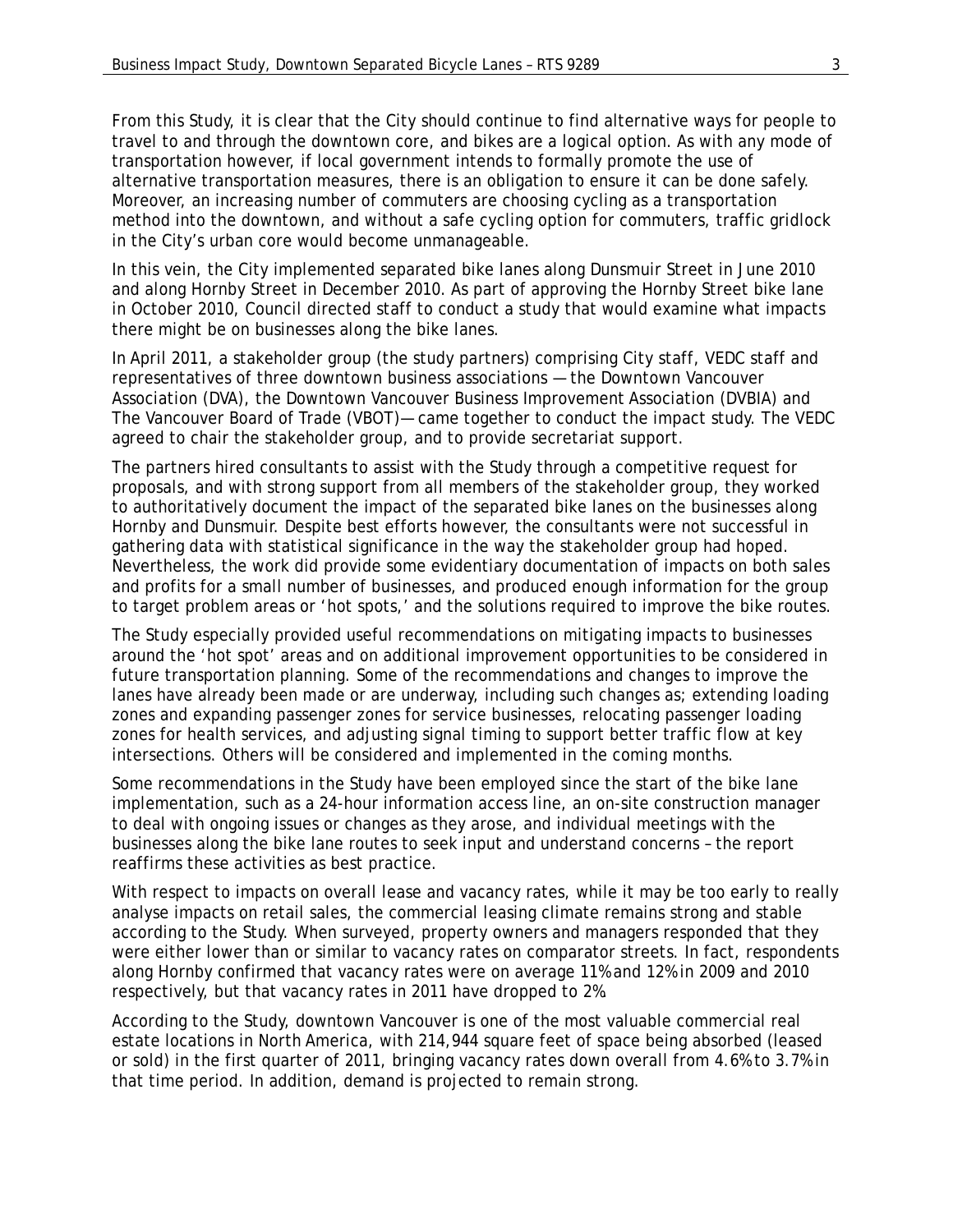From a longer term perspective, an important outcome of the Study was the unprecedented level of collaboration between the public and private sectors in addressing a contentious downtown transportation issue under tight deadlines. The ability of business associations, the City and the VEDC to work together on difficult challenges is crucial in ensuring the prosperity and resilience of the commercial heart of the city and the region.

Vancouver is globally recognized for its successful approach to urban planning, and has consistently been rated the number one city in the world for quality of life and liveability. These are the types of planning measures and partnerships that will ensure Vancouver continues to earn those international accolades, and maintain its high standard of quality living.

## *PURPOSE*

The purpose of this VEDC report is to provide Mayor and Council with the interim results of the Business Impact Study Report, and seek approval for the recommendations.

## *BACKGROUND*

The City implemented trial separated bike lanes along Dunsmuir Street in June 2010, and along Hornby Street in December 2010. In October 2010, as part of the approval for the Hornby bike lane proposal, Council directed staff to conduct a Study of the economic impact of the bike lanes on adjoining businesses. Some business and property owners along the impacted streets expressed concerns that the bike lanes were impacting their business. In response, the City requested that VEDC establish a working group of stakeholders to examine in the most credible way possible, what the impacts to businesses might be, and to investigate solutions that would mitigate any impacts.

In April 2011, a stakeholder group (the study partners) comprising City staff, VEDC staff and representatives of three downtown business associations—the Downtown Vancouver Association (DVA), the Downtown Vancouver Business Improvement Association (DVBIA) and The Vancouver Board of Trade—came together to conduct the Study. The VEDC agreed to act as the chair of the group, and to provide secretarial support.

The study partners unanimously developed a set of objectives to select a consultant for the Study, which were integrated into a Request For Proposals (RFP) that went public in May, 2011. The successful proponent was a consortium headed by Stantec Consulting Ltd., which included Site Economics and Mustel Group Market Research. The objectives of the Study were:

- 1. To measure and quantify the economic impacts on different business segments of the introduction of the Dunsmuir and Hornby separated bike lanes on the businesses located on and near the lanes;
- 2. To measure and quantify the current and future changes in the commercial/retail occupancy levels and lease rates attributable to the introduction of the separated bike lanes;
- 3. To measure and quantify the impact on businesses on streets which may have been impacted by new turn restrictions related to the separated bike lanes; and,
- 4. To propose a range of solutions to, first and foremost, reverse or mitigate any negative impacts caused as a result of the introduction of the separated bike lanes, and secondly, to enhance any economic benefits created.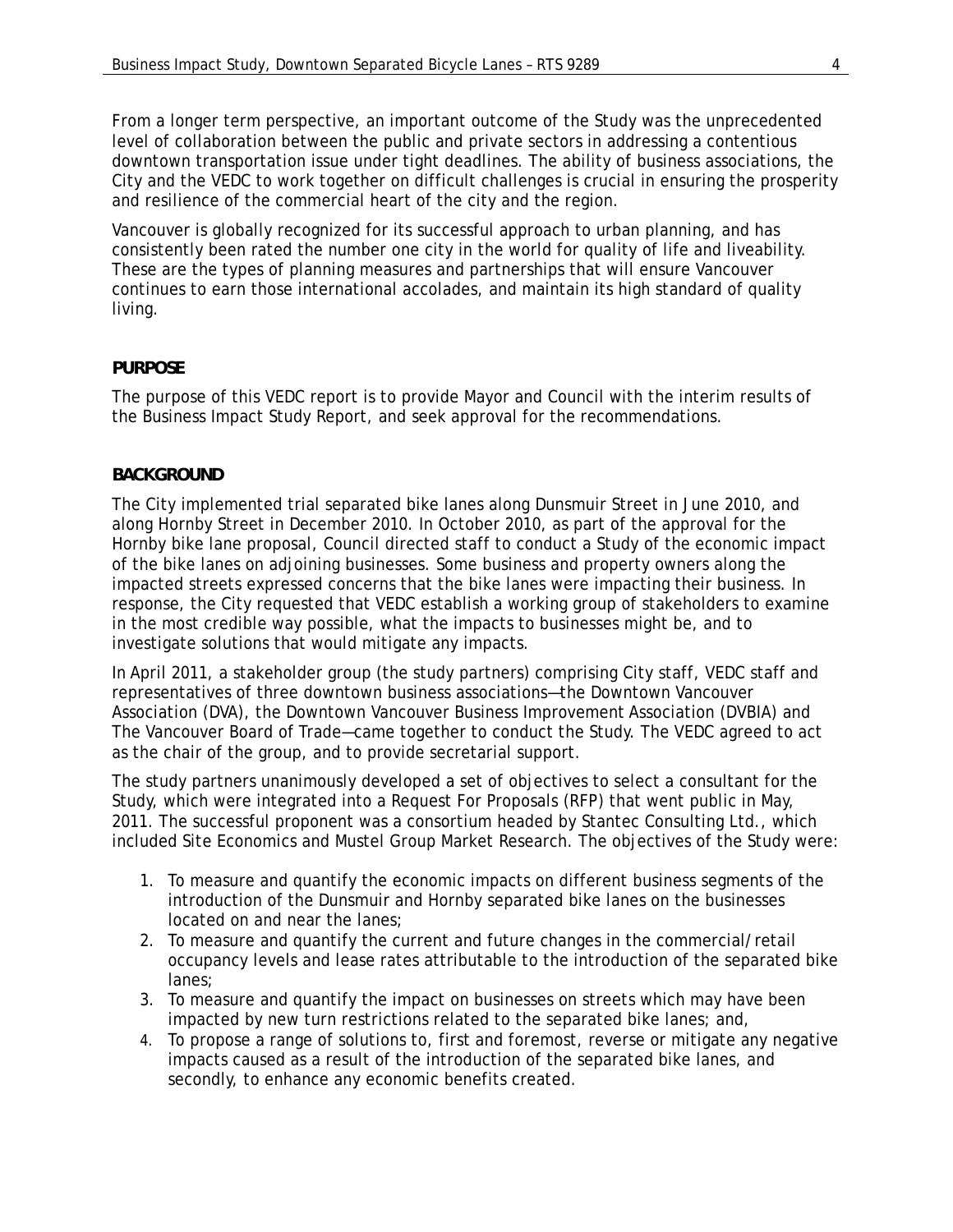| <b>Survey Description</b>                                                             | <b>Number Surveyed</b> | <b>Number</b><br>Responded | Response<br>Rate |
|---------------------------------------------------------------------------------------|------------------------|----------------------------|------------------|
| <b>Grade Level Businesses</b>                                                         | 225                    | 73                         | 32%              |
| (bike lane streets and comparators)                                                   |                        |                            |                  |
| Businesses with greater impacts asked to<br>provide sales data                        | 15                     | 4                          | 27%              |
| <b>Commercial Property Owners and Managers</b><br>(bike lane streets and comparators) | 114                    | 34                         | 30%              |

## **Table 1. Business and Property Owner Survey Results**

#### **Table 2. Regional Resident, Employee and Online Survey Results**

| <b>Survey Description</b>                      | Number Surveyed |
|------------------------------------------------|-----------------|
| Customer Exit Survey (bike lanes streets only) | 768             |
| Survey of Metro Vancouver Residents            | 500             |
| Upper Level Tenants Survey (office employees)  | 557             |
| On-line Survey                                 | 436             |

The Study was launched in May, 2011, and completed in July, 2011.

## *DISCUSSION*

The methodology used for this impact analysis intended to collect as much detailed, authoritative data as possible from the businesses in the study area. With the notable exception of four businesses, this proved impossible despite the best efforts of the consulting team. Despite the failure to produce the robust metrics the stakeholders had hoped for, the work of the consultants did identify impacts at several 'hot spot' areas along the routes, for which solutions have been recommended—and some implemented already.

These business impacts were determined using six separate stakeholder surveys of business owners and managers, customers, and employees on the bike lane corridors and on adjacent comparator corridors (Howe St. for Hornby St. and West Georgia St. for Dunsmuir St.). The comparator streets were used to try and isolate impacts caused solely by the separated bike lanes, and attempt to distinguish impacts along the bike lane routes from other major influencing factors like the recent economic downtown (from which retail sales are still recovering) and recent taxation changes like the HST.

Overall, the partners in the study were disappointed by the survey response rates and by the limited number of businesses willing to provide hard data to the consulting team on loss of sales or impacts, which affected the strength of the analysis. It has been recognized however, that it was too early to accurately measure the impacts on businesses, particularly along Hornby Street where the bike lane was only in place for six (6) months. These results therefore should be viewed as the preliminary and short-term business impacts. As with any major infrastructure change in a city, there is normally an adjustment period, which may take years before impacts become clear and definitive. The group has therefore recommended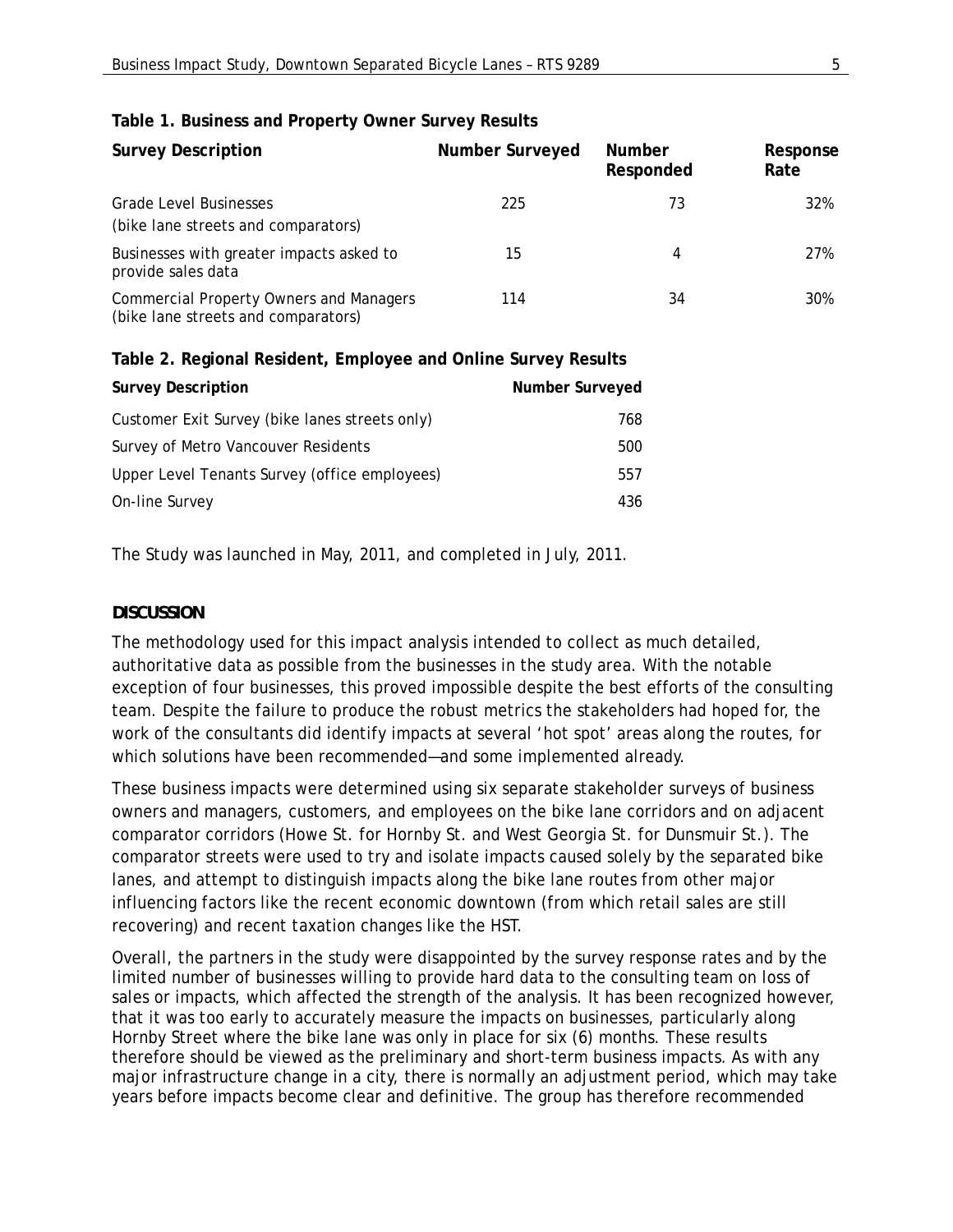that the City continue to measure the business impacts of the separated bike lanes over a longer time period, and to maintain a responsive approach to making improvements that will protect the viability of businesses.

The consultants and the study partners felt confident that enough input was received in the immediate term to identify solutions and improvements to the bike lane routes. The consultants produced a series of recommendations that would lead to improvements along the bike lanes, and that would mitigate impacts on affected businesses.

The main findings of the Study include:

- Businesses along Hornby and Dunsmuir streets have stated lost sales and profit as a result of the bike lanes, but these stated losses have been moderate. According to survey participant perceptions, the overall sales loss is estimated at \$2.4 million, which translates into an approximate profit loss of \$480,000 over a full year.
- The Study states, "This is relatively moderate based on industry standards and, in general, insufficient to create persistent vacancies. The downtown is and will remain vibrant and the moderate negative impact of the lanes will diminish over time as mitigation strategies take effect."
- The following five blocks were identified as 'hot spot' areas where solutions are being applied to help businesses:
	- 1. 400 Block Hornby
	- 2. 500 Block Hornby
	- 3. 600 Block Hornby
	- 4. 1000 Block Hornby
	- 5. 600 Block Dunsmuir

The Study made recommendations to address the specific problems encountered in each of the blocks listed above, some of which have already been implemented. In addition, the Study made more general recommendations. Some of these recommendations have already been implemented by the City, or are underway, others will be considered in the coming months. The broad recommendations included:

- Altering vehicle parking hours and restrictions
- Strategic placement of bike parking
- Removal or modification of bike traffic lights
- Improving signage
- Encouraging changes in traffic patterns
- Examining bike lane design for additional improvement opportunities, including the installation of hydraulic bollards and timed uses
- Introducing more safe riding/safe driving programs
- Campaigning to encourage cyclists to use businesses on bike lane routes
- Enhancing the bike lanes with beautification treatments
- Increasing residential density on impacted streets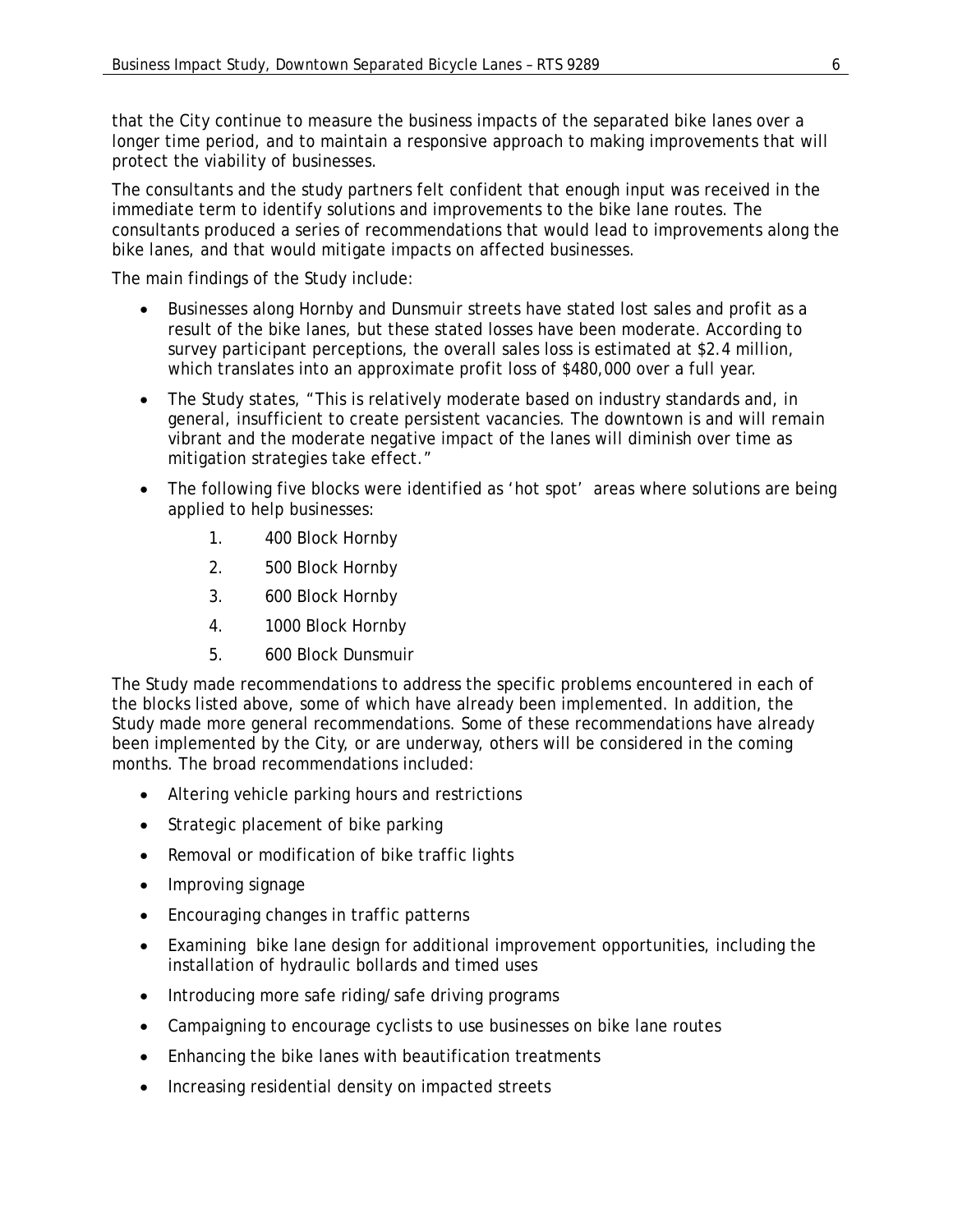The Study also identified some key learnings. Among these, one of particular interest to members of the study partners was a recommendation that bike lanes and other uses of the public realm be designed to be as flexible as possible, so that the space they occupy can be used for different purposes depending on demand at different times of the day, on different days of the week, and at different times of the year. This will be explored in the next phase of the City's transportation planning process.

Other key learnings include:

- Continue to develop strategies to maximize positive impacts and minimize negative impacts of separate bike lanes;
- Reinforce monitoring and data collection strategies that includes business data with economic baselines on rents, vacancy rates, sales changes, etc;
- Increase consultation with, and engagement of, potential impacted stakeholders in advance when planning changes to transportation infrastructure;
- Establish a Downtown Business Transportation Advisory Committee.

Throughout the Study process the partners effectively overcame complex challenges to focus together on its key objectives—to identify real impacts of the separated bike lanes on businesses and property owners along Dunsmuir and Hornby streets, and to recommend solutions that would minimize or eliminate those impacts. One important observation the consultants made, is that although there are numerous cities integrating separated bike lanes around the world, this is the first Study of this kind that takes a responsible approach to examining the impacts to businesses and finding solutions that balance important urban planning objectives with the desire to protect the viability of the business community every way possible. The stakeholder group members have expressed both pride and appreciation for this approach, particularly given the complexities involved.

It is the VEDC's belief that the results of the impact analysis, though not perfect, have provided the City of Vancouver with enough information at this early stage to take steps to mitigate what appear to be modest impacts to businesses. It is especially the VEDC's view that one of the most important achievements of the process has been the successful collaboration with all the stakeholders, who began this process with significantly polarized perspectives, who have demonstrated extraordinary commitment to finding solutions, and who have unanimously agreed with the recommendations in the Study.

# *FINANCIAL IMPLICATIONS*

Some recommendations can be implemented within the current budgeted resources; any initiative requiring additional resources will be properly addressed through the City's approval process.

# *COMMUNICATIONS PLAN*

The study partners are working together on communicating the results of the Study.